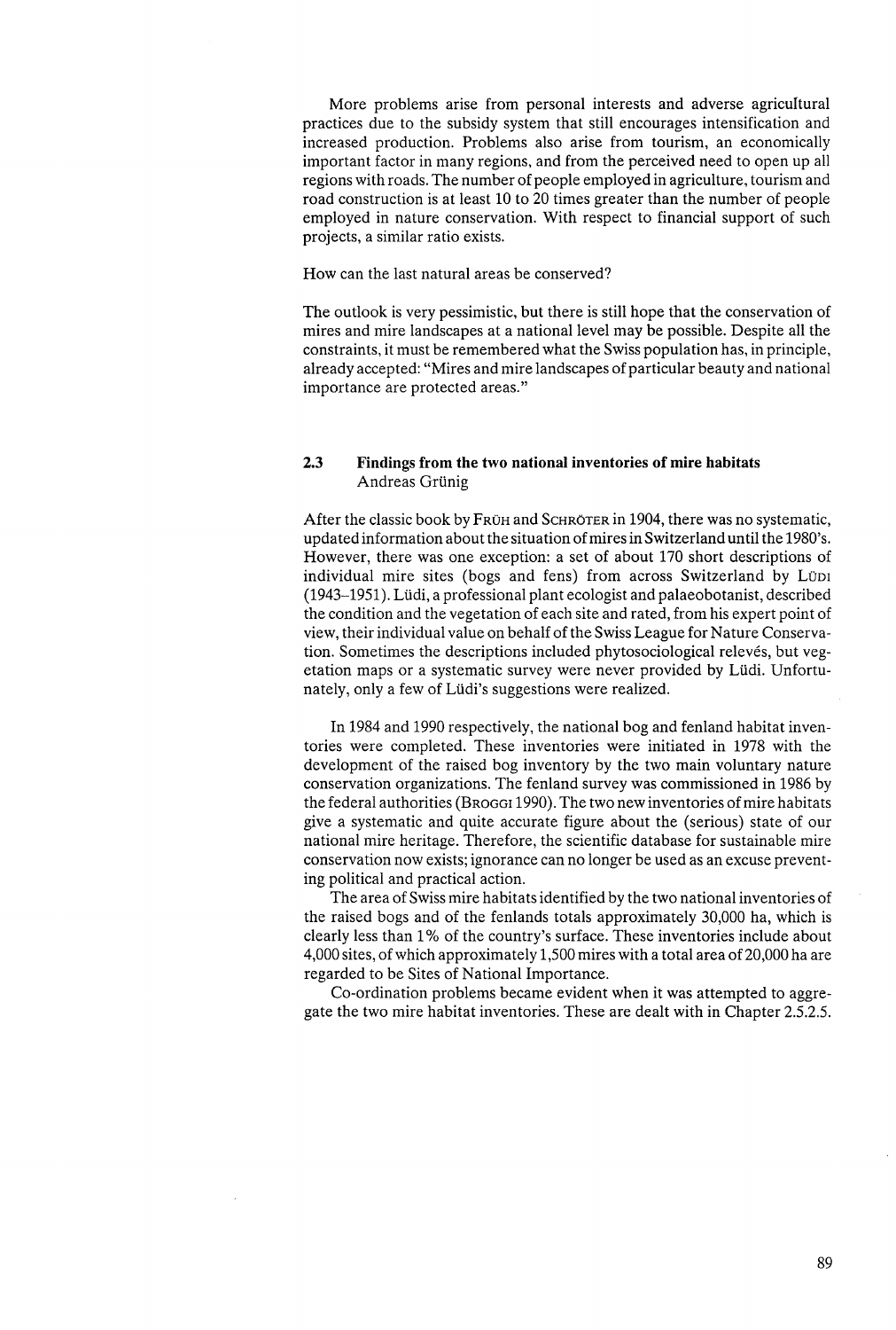Table 2.3.1. Dichotomous key used for mapping the vegetation for the raised bog inventory of Switzerland

- At a scale of 1:25,000, 1 mm<sup>2</sup> on the map represents a minimum area of circa 600 to 1,000 m<sup>2</sup> in the field. This is the resolution limit of that scale  $\overline{a}$ which should be employed both on the map and in the field.
- Only the existing vegetation mosaic is mapped (interpretation of potential or past vegetation should be avoided).  $\overline{a}$
- Cover indication per species or species group is recorded according to the classes of the BRAUN-BLANQUET cover-abundance scale (cf. MUELLER-DOMBOIS and ELLENBERG 1974, p. 59):
	- +: Few plant individuals, with low cover of the recorded area;
- 1: Numerous plant individuals, but less than 5% cover, or scattered, with cover up to 5%; 2: Any number, with 5 25% cover; 3: Any number, with 25 - 50% cover; 4: Any number, with 50 - 75% cover; 5: Any number, with cover more than 75% of the recorded area.
- An additional characteristic for every mapped bog unit is an indication of its actual state (condition), i.e. the area is labelled as to whether it is  $\overline{\phantom{a}}$ in a near natural state (primary bog) or in a damaged state (secondary bog) (cf. inset on facing page).

| Question |                                                                                                                                                                                                                                                                                                                                                                                                                                                                                                                                    | Decision        | Go to<br>question No. | Vegetation units of<br>the raised bog inventory                                  | Unit<br>No. |
|----------|------------------------------------------------------------------------------------------------------------------------------------------------------------------------------------------------------------------------------------------------------------------------------------------------------------------------------------------------------------------------------------------------------------------------------------------------------------------------------------------------------------------------------------|-----------------|-----------------------|----------------------------------------------------------------------------------|-------------|
|          | 1. Is the cover of Sphagna $\geq 2$ ?                                                                                                                                                                                                                                                                                                                                                                                                                                                                                              | Yes<br>No       | $\mathbf{2}$<br>13    | (No bog area)                                                                    |             |
|          | 2. Is at least one species present out of a group of 4 reliable bog indicators<br>consisting of Andromeda polifolia, Drosera rotundifolia, Eriophorum<br>vaginatum, and Vaccinium oxycoccos?                                                                                                                                                                                                                                                                                                                                       | Yes<br>No.      | 4<br>3                |                                                                                  |             |
|          | 3. Are at least three species present out of a group of 17 mire species which<br>includes Betula nana, Calluna vulgaris, Carex limosa, C. magellanica,<br>C. pauciflora, Drosera anglica, D. intermedia, Empetrum nigrum,<br>Lepidotis inundata, Melampyrum pratense, Pinus mugo, Rhynchospora<br>alba, Scheuchzeria palustris, Scirpus cespitosus, Vaccinium myrtillus,<br>V. uliginosum, and V. vitis-idea?                                                                                                                      | Yes<br>No       | 4<br>13               | (No bog area)                                                                    |             |
|          | 4. Is the bog area wooded, reaching a cover $\geq 2$ ?                                                                                                                                                                                                                                                                                                                                                                                                                                                                             | Yes.<br>No      | 5<br>9                | (Area partly cleared)                                                            |             |
|          | 5. Is the cover of <i>Pinus mugo</i> $\geq 1$ ?                                                                                                                                                                                                                                                                                                                                                                                                                                                                                    | Yes.<br>No      | 6<br>7                |                                                                                  |             |
|          | 6. Is Andromeda polifolia, Drosera rotundifolia or Vaccinium oxycoccos<br>present?                                                                                                                                                                                                                                                                                                                                                                                                                                                 | Yes<br>No       |                       | Pinus mugo bog (Treed<br>bog with Pinus mugo)<br>Pinus mugo forest               | 3<br>7      |
|          | 7. Is the cover of <i>Betula pubescens</i> and/or <i>Picea abies</i> $\geq 1$ ?                                                                                                                                                                                                                                                                                                                                                                                                                                                    | Yes             |                       | Wooded bog with<br>birch and/or spruce                                           | 5           |
|          | 8. Does the vegetation differ from the above (often composed of patchy,<br>small areas)?                                                                                                                                                                                                                                                                                                                                                                                                                                           | No<br>Yes<br>No | 8<br>1                | Bog vegetation mixed with<br>other vegetation types                              | 6           |
|          | 9. Is the total cover of <i>Carex rostrata</i> and/or <i>Carex lasiocarpa</i> $\geq$ 3?<br>(Potentilla palustris and/or Menyanthes trifoliata are "companions"<br>with the cover of Sphagna often $\geq 2$ )                                                                                                                                                                                                                                                                                                                       | Yes             |                       | Transitional bog vegetation/<br>Veg. of bog channels, laggs<br>and seepage zones | 4           |
|          |                                                                                                                                                                                                                                                                                                                                                                                                                                                                                                                                    | No              | 10                    |                                                                                  |             |
|          | 10. Is the total cover of Scheuchzeria palustris and/or Carex limosa $\ge 1$<br>(often with open water areas, partially forming floating mats)?                                                                                                                                                                                                                                                                                                                                                                                    | Yes<br>No       | 11                    | Bog hollow vegetation                                                            | 2           |
|          | 11. Is the cover of species which are representative for (dried) hummocks<br>and/or heather mires (i.e. dwarf shrubs, Scirpus cespitosus, Molinia<br>$caerulea$ $\ge$ 3 ? Are there patches of bare peat, often forming fine-<br>structured erosion complexes?                                                                                                                                                                                                                                                                     | Yes             |                       | Treeless heath bog/                                                              | 1           |
|          |                                                                                                                                                                                                                                                                                                                                                                                                                                                                                                                                    | No              | 12                    | Bog hummock vegetation                                                           |             |
|          | 12. Does the vegetation differ from the above (often forming a mosaic with<br>fine structures or with larger erosion complexes)?                                                                                                                                                                                                                                                                                                                                                                                                   | Yes<br>No       | $\mathbf{1}$          | Bog vegetation mixed with<br>other vegetation types                              | 6           |
|          | 13. If the area appears to form an essential component in the sustainable<br>conservation of the bog site under consideration, it should be surveyed<br>and labelled according to units 7-20 which are stored in the raised bog<br>inventory for both the "non-raised bog" vegetation types and the land<br>use types (e. g. forest, pastured forest, pasture, shrub, fen, open water,<br>peat reclamation area, meadow, arable land, residential area, dump<br>area, area of tall herbs, mixed vegetation on mineral soil, etc.). |                 |                       |                                                                                  |             |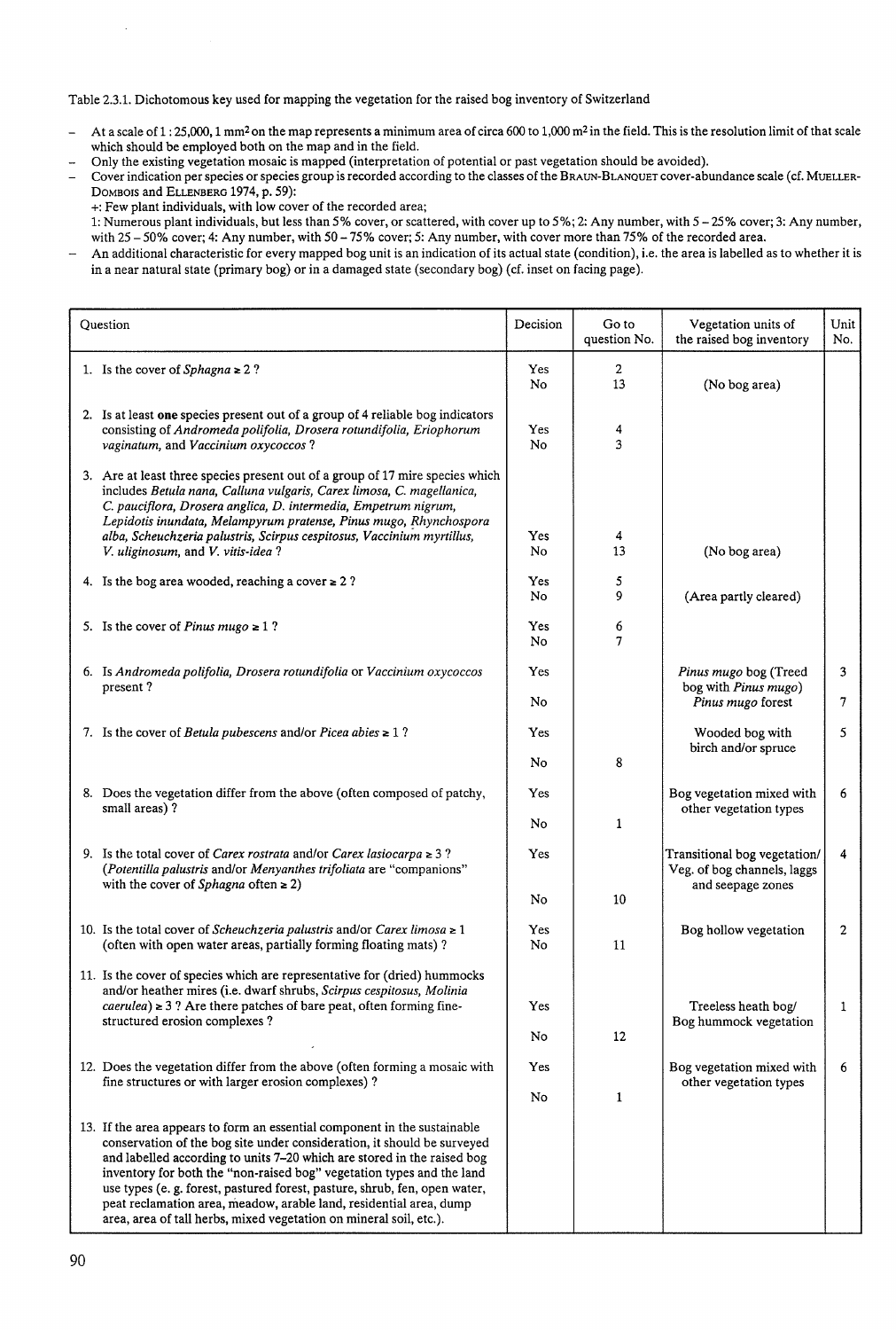## 2.3.1 The Federal Inventory of Raised and Transitional Bogs of National Importance

*Primary bog* **-** *secondary bog* 

*These terms are usually used in other countries (e.g. the United Kingdom) to distinguish between an intact dome of peat and a secondary surface from which peat has been removed. However, with respect to the Swiss raised bog inventory the terms primary and secondary also refer to the state of the vegetation (near-natural or damaged).* 

The raised bog inventory was commissioned by the Swiss League for Nature Conservation and WWF Switzerland, and was conducted by three scientists between 1978 and 1984 (GRÜNIG et al. 1986). Usually, only sites containing more than ca. 1,000 m2 of typical raised bog vegetation were considered to be a potential site of national importance. A vegetation map at a scale of 1 : 25,000 was produced for each individual bog site. Black and white standard air photos by the Federal Office of Topography (scale approximately 1 : 25,000) were used for field work. The map key (cf. Tab. 2.3.1) distinguishes 6 bog vegetation units, each either intact (primary bog) or impaired (secondary bog), and 14 other vegetation types. In the field, both the bog habitat itself has been mapped, and its immediate surroundings which should also be protected. Additional evidence from field investigation and information from literature not accessible to numeric processing were noted in a report on each individual bog site.

Including the surroundings, a total area of 5,100 ha has been mapped and described. The inventory revealed that, in 1984, the remaining area of raised bogs regarded to be of national importance covered only 1,460 ha, or 0.035 % of the country's surface. It is estimated that this is barely 15 % of the original area, which must have been more than 10,000 ha. Most of the raised bogs have fallen victim to peat cutting, land improvement and agricultural extension, afforestation and construction.



Fig. 2.3.1. Distribution and size of the Raised and Transitional Bogs of National Importance (modified from GRONIG et al. 1986).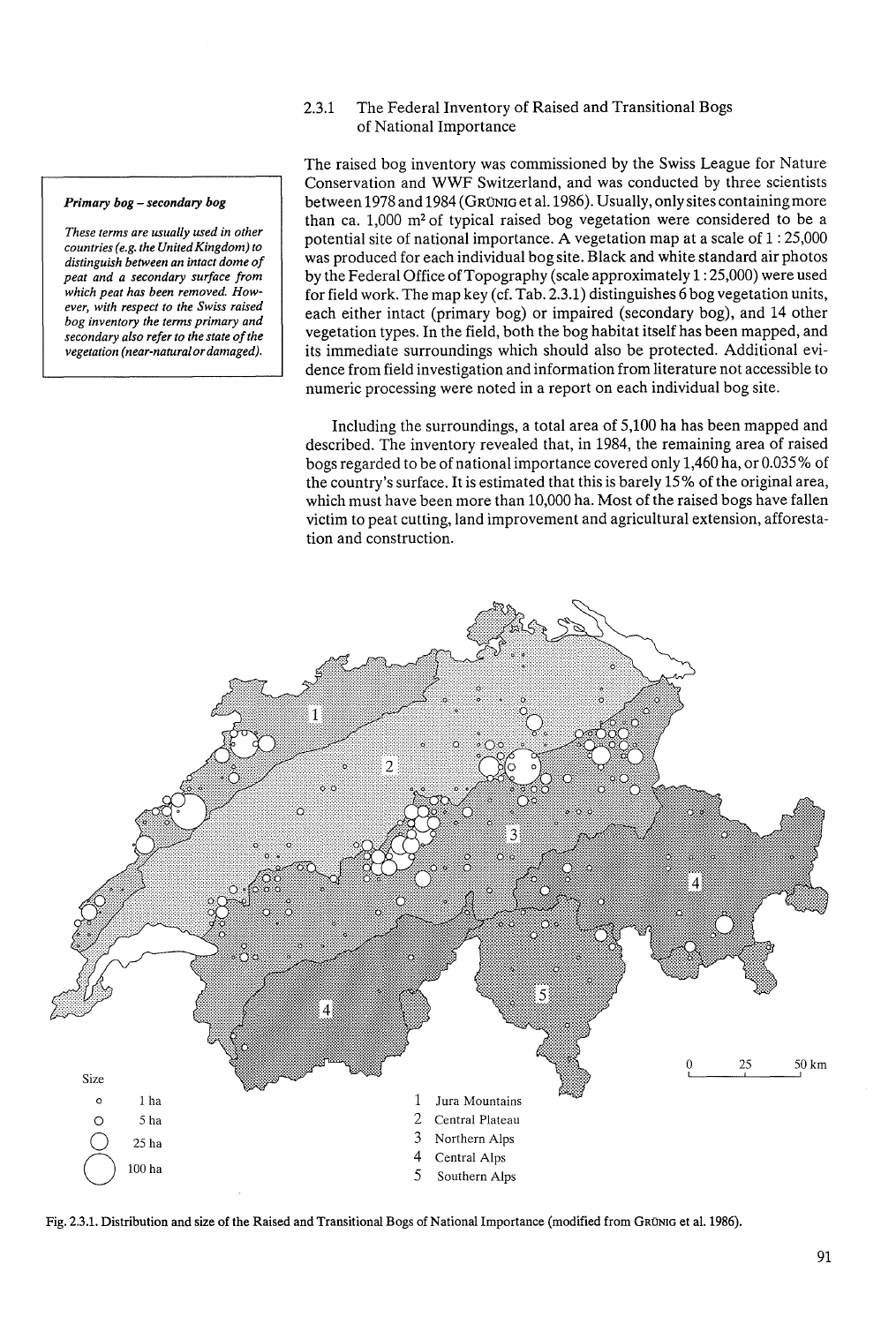The total area of the remaining sites with raised bog vegetation is distributed over 500 locations, unevenly scattered over the country (Fig. 2.3.1). With an average area of 3 ha, the individual bog sites are small and are mainly remnants from larger sites. There are only two sites which contain more than 100 ha of raised bog vegetation. More than half of all raised bog sites were concentrated in the Flysch region of the northern pre-Alps (cf. Fig. 2.3.2) where precipitation is high and the soil largely impermeable (cf. Figs. 1.5.6 and 1.3.15; Chapters 3.2, 3.4, 3.5). More than a quarter of the total raised bog surface of Switzerland is found in the calcareous Jura Mountains (cf. Fig. 2.3.1 and Chapters 3.7 to 3.10). In the Central Plateau most of the bogs have been destroyed by man. As a rule these remaining bogs are of no present economic importance.

The raised bog inventory also revealed that approximately 1,000 ha of the total surface area of 1,500 ha of this habitat, considered nationally important, are impaired by human activities such as peat cutting, drainage and overgrazing. The remaining one third of the area, only 500 ha, was considered to be more or less undisturbed and hence in a near-natural state. However, it was evident that continued land use pressure threatened the survival of even these remnants. The main threats were agricultural amelioration and intensification, peat cutting, housing, construction, and pollution. The protection of what has been left as raised bog sites was a matter of urgency and required national coordination of various measures.

The Federal Decree on Protection of Raised and Transitional Bogs of National Importance was finally enacted in 1991 by the Swiss Federal Council. With the exception of 5 smaller sites, it includes all 514 bogs of the scientific inventory listed as nationally important (cf. Chapter 6.4). This list is now an integral part of this decree along with the 514 bog maps at a scale of 1 : 25,000.

A more comprehensive presentation of the findings from the Swiss raised bog inventory is provided in the publication by GRÜNIG et al. (1986).

## 2.3.2 The inventory of the fenlands of national importance

The fenland inventory was commissioned by the Federal Office of Environment, Forests and Landscape to a private project management group. This group started work in 1986 with a preliminary survey to test methodological questions.The major findings of this preliminary project were:

- 1 to base the whole inventory mainly on vegetation criteria;
- 2 for reasons of consistency, to adapt the fenland map key to the three main geographical regions of Switzerland (Jura Mountains; Central Plateau; Alps, including the pre-Alps; cf. Fig. 1.1.1 and BROGGI 1990, appendix 2); and
- 3 not to survey fenlands which cover an area less than 1 ha because these sites would probably not have been rated nationally important.

Mapping was done in 1987 and in 1988. The fieldwork consisted of the following:

- 1 a survey of the fens according to a list of criteria;
- 2 a demarcation of the area on both the aerial photograph and the map (scale 1 : 25,000); and
- 3 a short site description.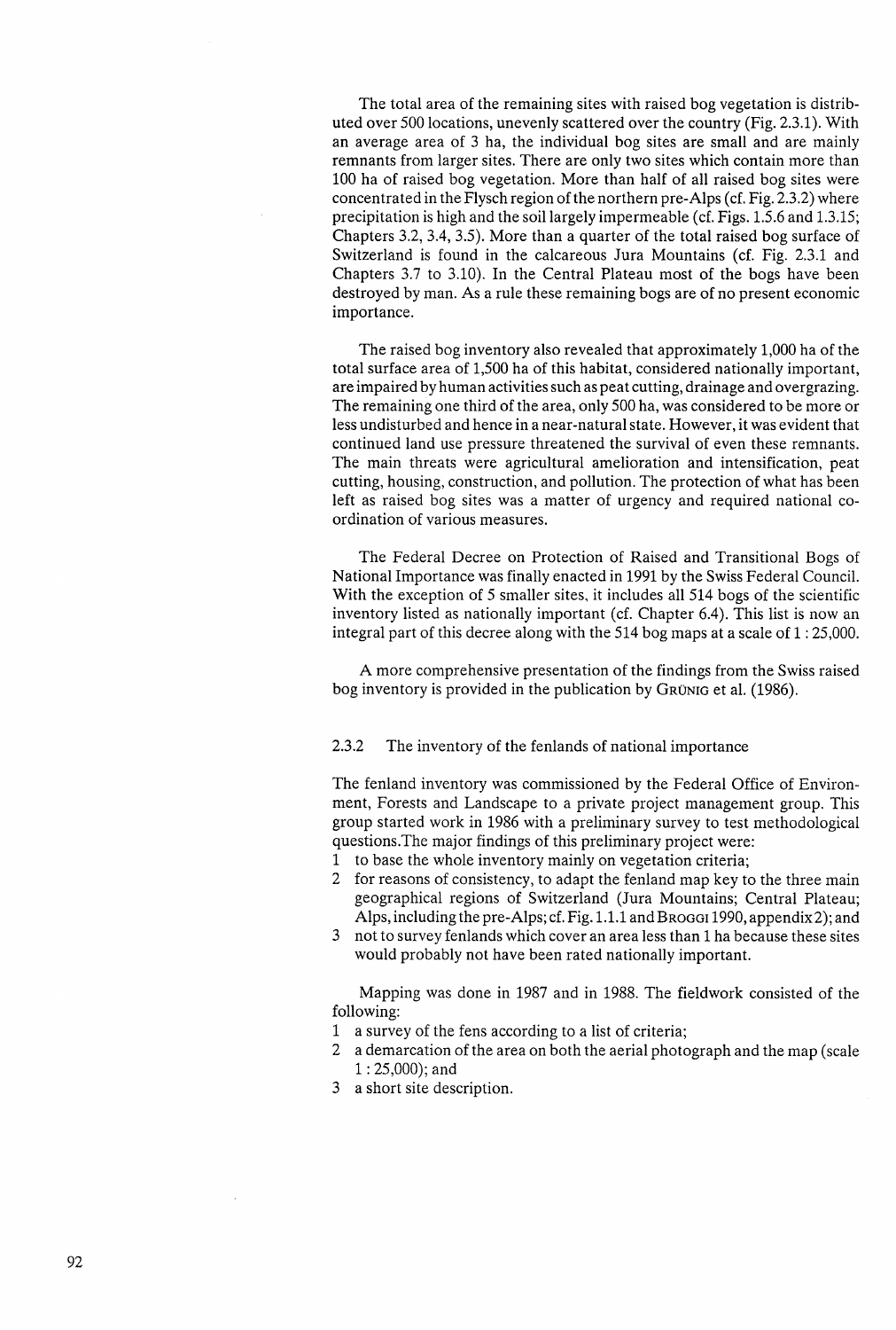Finally, the fenland area was surveyed on a sub-site level in more detail using special vegetation keys which distinguished the following wetland vegetation units (usually at the level of phytosociological alliances following BRAUN-BLANQUET; cf. Tab. 1.6.1; MUELLER-DoMBOIS and ELLENBERG 1974, p. 175): Phragmition, Magnocaricion, Scheuchzerietalia, Calthion and Filipendulion, Molinion, Caricion davallianae, Caricion nigrae, and eventually Oxycocco-Sphagnetea. For every sub-site, the total cover of each mire vegetation unit present in the area was estimated in increments of 10%.

In 1990, the criteria for rating sites of national or regional importance were evaluated and fixed (cf. Chapter 2.5.2.7), and corresponding site lists produced. That same year, the inventory was concluded. Creating the fenland inventory has engaged 50 people in total, 33 of them dealing with the field aspects.

This inventory revealed that 3,300 fen sites with a minimum area of1 ha have been surveyed. They make up a total of24,300 ha of fenland. Compared with the raised bog inventory, it is evident that more than 90% of the Swiss mire surface consists of fens.

Like the raised bogs, the fens are unevenly scattered over the country (Fig. 2.3.2). At present, they are found mainly on the Flysch soils in the north-alpine region, where more than half of all fens occur. Nearly 25% of the total fenland surface occurs in the north-eastern part of the Central Plateau and in western Switzerland. These fens are found along river-banks and lakes (e.g. Lake of Neuchatel, cf. Chapter 3.6) resulting from the last glaciation (cf. Fig. 1.3.14). Fens are naturally less common in the central part of the Swiss Central Plateau (where there were no glaciers during the Ice Age), in the Southern Alps (cantons Valais and Ticino), and in the Jura Mountains. The latter is in contradiction to the findings of the raised bog survey (cf. Fig. 2.3.1).



Fig. 2.3.2. Distribution of the fens of national and regional importance (modified fromDFI 1990). Numbers: cf. Fig. 2.3.1 (modified fromBRoGGI1990). Black dots = fen sites; black areas = lakes; gray shading = impermeable soils of the Flysch zone.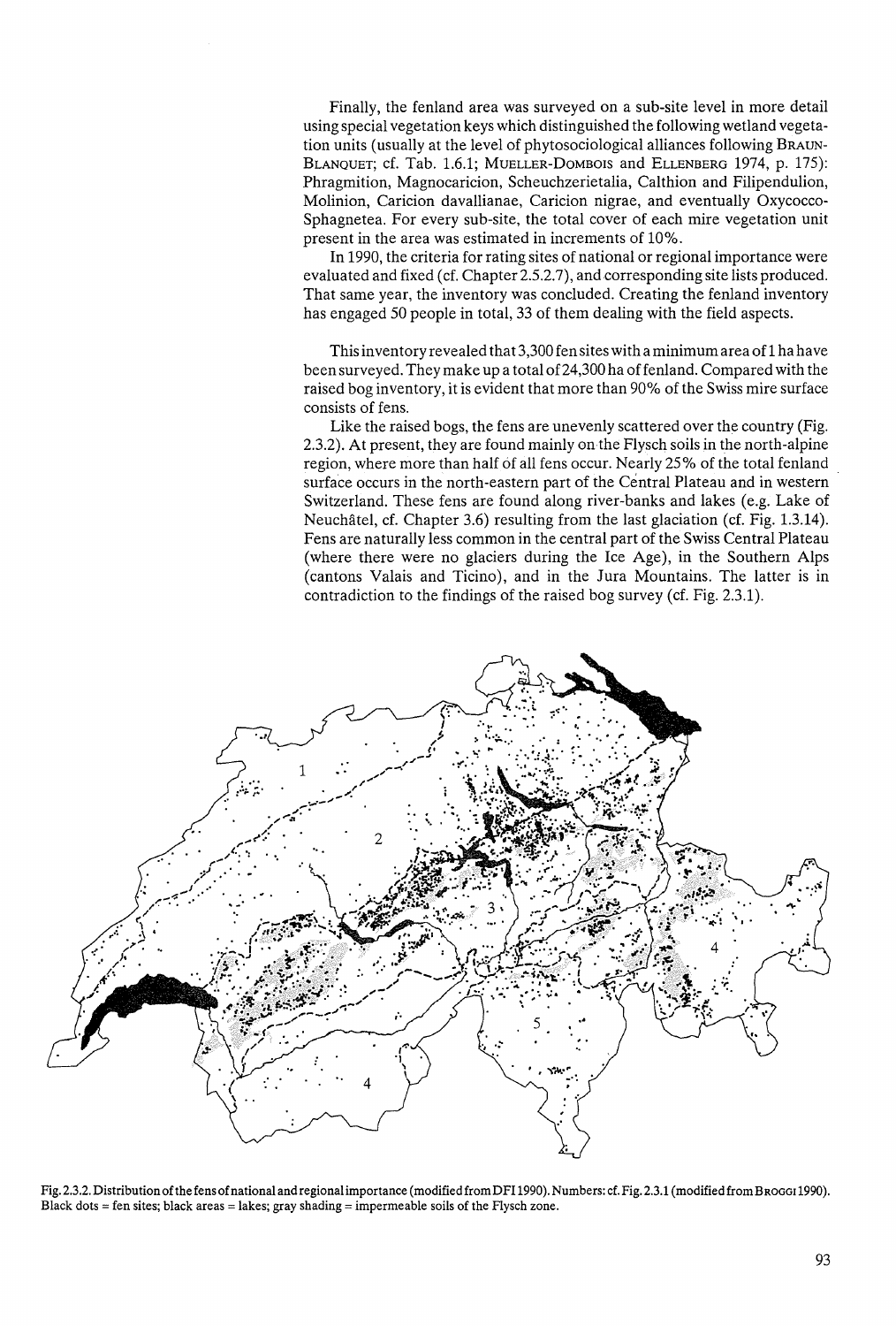There are various types of fens reflecting the diversity of region, climate, geology, vegetation and of land use. The most common plant alliances of the Swiss fens belong to the base-rich Caricion davallianae and to the acidic Caricion fuscae (Figs. 2.3.3 and 2.3.4). More than one third, or 6,280 ha of the nationally important fenland area totalling 18,500 ha, belong to the Caricion davallianae alliance, stressing the influence of substrata upon the plant cover (cf. Fig. 1.3.15). The figure for Caricion fuscae is less than half or 3,060 ha. Nutrient-rich wetland alliances such as the Calthion and the Filipendulion (Fig. 2.3.5) occur all over the country but especially in the north-Alpine region, as a result of the increased use of fertilizers and continued drainage. They cover an area of 3,680 ha. The 500 ha of species-rich Molinion fen meadow which is the typical litter meadow alliance, are concentrated in the north-eastern part of the Central Plateau. In western Switzerland, almost all Molinion-bearing sites have been destroyed by drainage and land use pressure whereas in the central part of the Central Plateau this alliance is rare mainly because of natural influences (e.g. no glaciation).



Fig. 2.3.3. Distribution of the Caricion davallianae alliance. The size of the squares is proportional to the surface of the fenlands (modified from Broggi 1990).

Fig. 2.3.4. Distribution of the Caricion fuscae alliance. The size of the squares is proportional to the surface ofthe fenlands (modified from Broggi 1990).